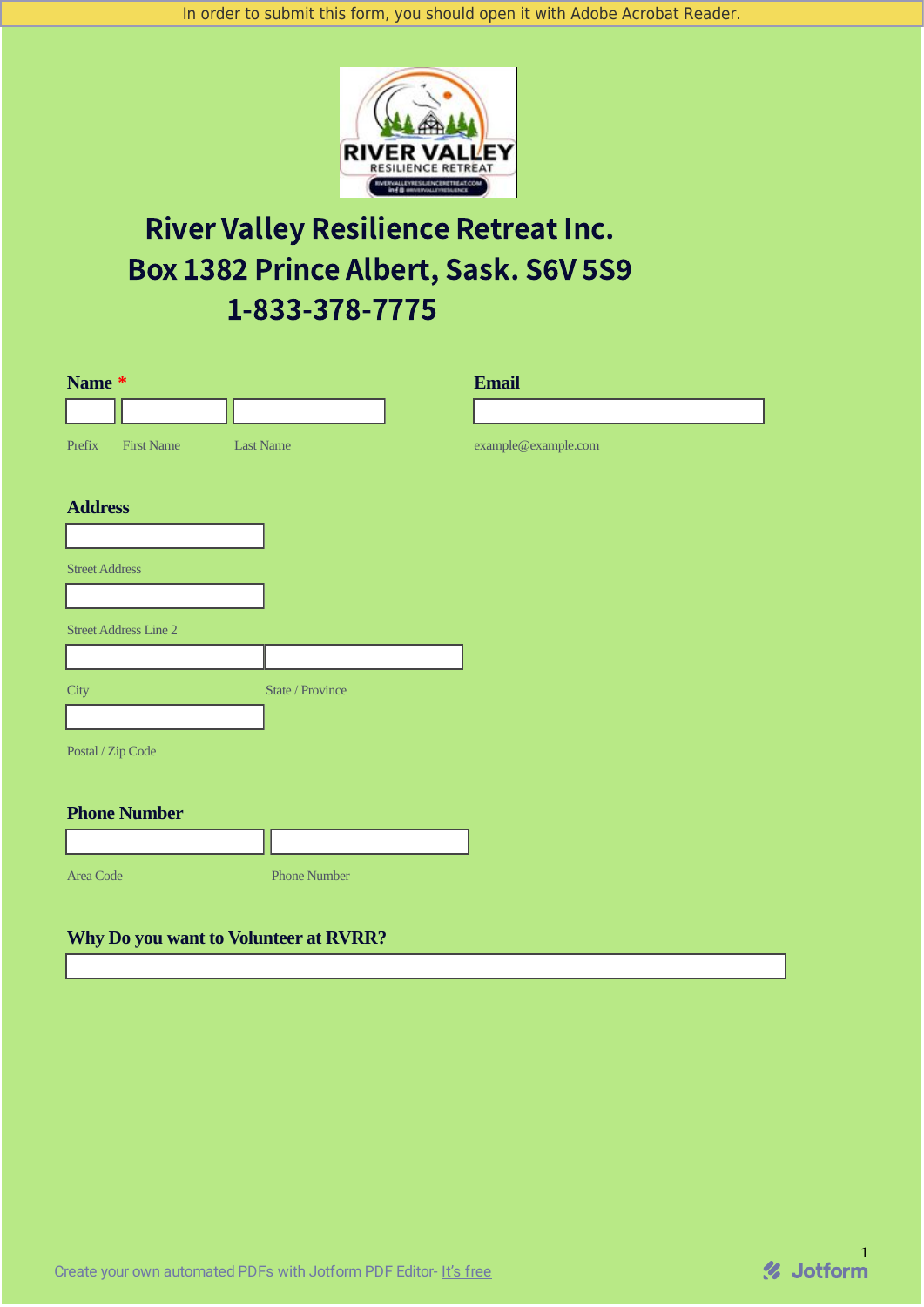## *Next of Kin Details (for contact in an emergency)*

| <b>Name</b>                           | <b>Phone Number</b> |                     |
|---------------------------------------|---------------------|---------------------|
|                                       |                     |                     |
| <b>First Name</b><br><b>Last Name</b> | Area Code           | <b>Phone Number</b> |
|                                       |                     |                     |
| <b>Address</b>                        |                     |                     |
|                                       |                     |                     |
| <b>Street Address</b>                 |                     |                     |
|                                       |                     |                     |
| <b>Street Address Line 2</b>          |                     |                     |
| City                                  |                     |                     |
|                                       |                     |                     |
| State / Province                      |                     |                     |
|                                       |                     |                     |
| Postal / Zip Code                     |                     |                     |
|                                       |                     |                     |
|                                       |                     |                     |

# *References*

*Please provide two references that are not family members as references.*

| <b>Name</b>                           | <b>Phone Number</b> |                                      |  |  |
|---------------------------------------|---------------------|--------------------------------------|--|--|
|                                       |                     |                                      |  |  |
| <b>First Name</b><br><b>Last Name</b> | Area Code           | <b>Phone Number</b>                  |  |  |
| <b>Email</b>                          |                     |                                      |  |  |
|                                       |                     | How long have you known this person? |  |  |
|                                       |                     |                                      |  |  |
| example@example.com                   |                     |                                      |  |  |
|                                       |                     |                                      |  |  |
|                                       | <b>Phone Number</b> |                                      |  |  |
| <b>Name</b>                           |                     |                                      |  |  |
|                                       | Area Code           | <b>Phone Number</b>                  |  |  |
| <b>First Name</b><br><b>Last Name</b> |                     |                                      |  |  |
|                                       |                     | How long have you known this person? |  |  |

2

#### **Email**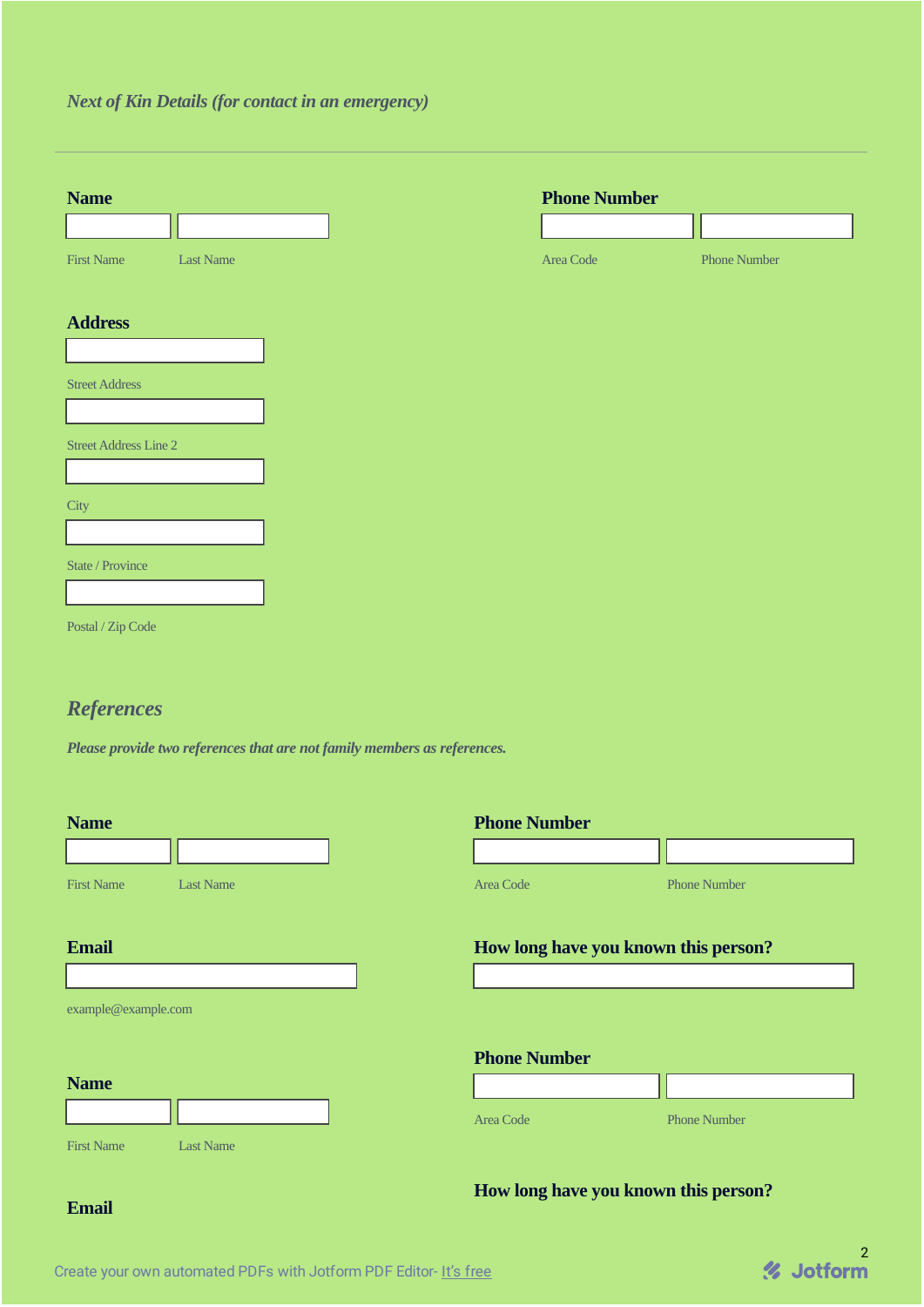#### **Have you ever had a criminal record for which you have not recieved a pardon?**

- **OYES**
- **ONO**

*RVRR reserves the right to request a Criminal check at participants cost.*

#### **When is your Preferred Time to Volunteer With RVRR?**

- $\Box$  weekday
- $\Box$  weekends
- $\square$  mornings
- $\Box$  evenings

#### **What do you think you can contribute to RVRR?**

By affixing your signature to this application, you agree that all individuals are subject to any and all confidentiality *clauses. This includes staff, patrons, and volunteers.*

# Signature and Date;